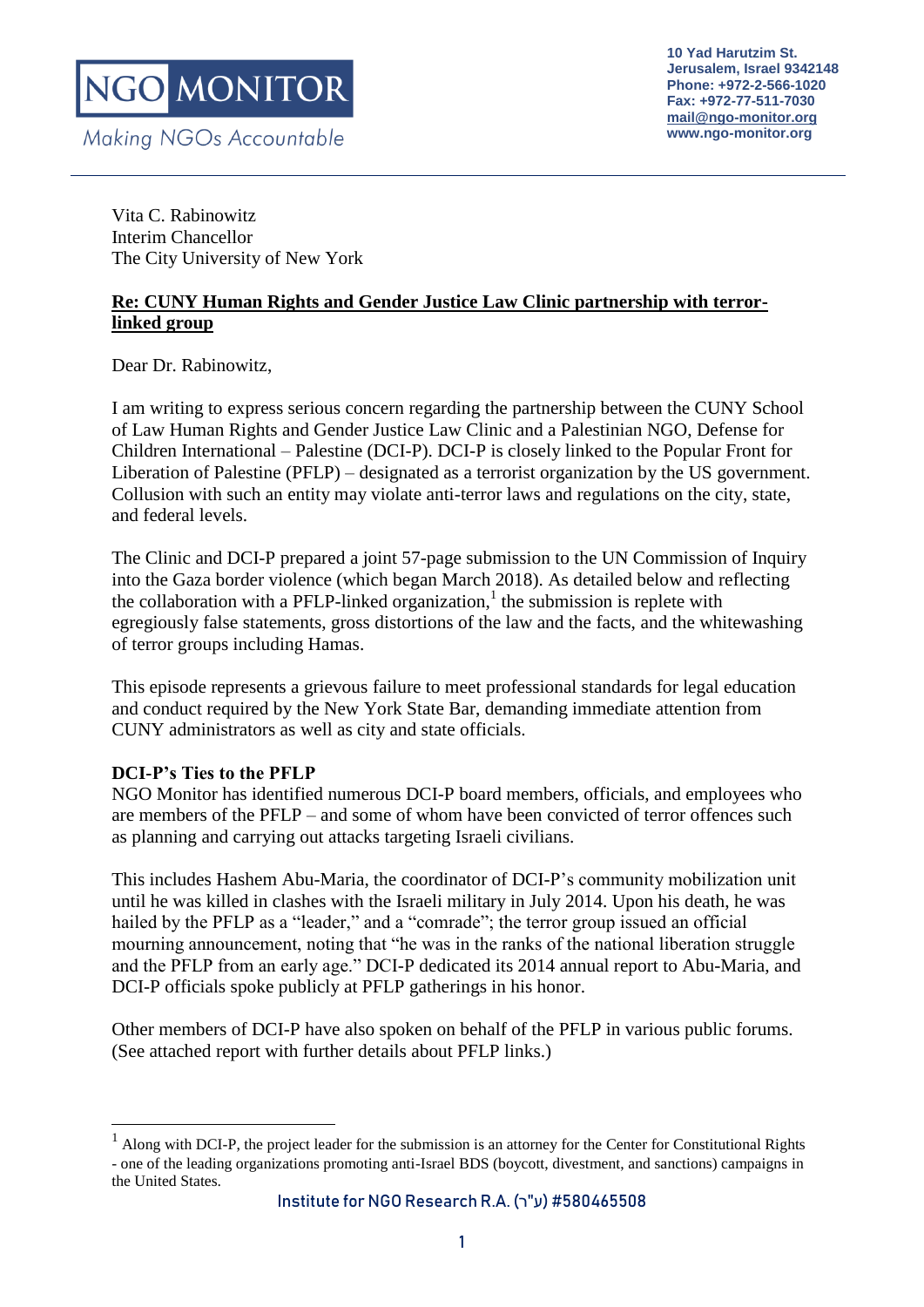In June 2018, in light of the PFLP links, Citibank and Arab Bank closed accounts belonging to DCI-P. Global Giving, a US-based crowdfunding resource, also removed DCI-P from its website $^2$ 

# **Political Propaganda in Violation of Professional Standards**

The content of the Clinic's sloppy and typo-laden submission is also highly disturbing and reflects the partnership with a PFLP-linked NGO. It is replete with egregiously false statements, gross distortions of the law and the facts, and the whitewashing of terror groups including Hamas. This publication is propaganda and not in accordance with professional standards for legal education or conduct required by the New York State Bar.

The following is just a small selection of the more outrageous statements made in the submission:

- CUNY Law/DCI-P refers to the Gaza riots as "mass civilian protests" and "peaceful gatherings" despite the vast amounts of video and documentary evidence showing extreme violence at the Gaza border.
- CUNY Law/DCI-P outrageously labels combat activities of Palestinian armed groups – such as the organized "night confusion" groups that "seek to create distractions for Israeli forces late at night by utilizing loud sounds and fireworks" and preparing "large kites with flaming tales [sic] to be flown across the perimeter fence" in order to attack Israeli civilians and burn Israeli towns near the border – as "protest strategies."<sup>3</sup>
- The CUNY Law/DCI-P authors falsely claim (twice) that "...since the Great March of Return protests began in March 2018, no Israel civilians have been killed or injured as a result of the demonstrations and no member of the Israeli forces has been killed by persons participating in the protests." In fact, on July 20, 2018, staff Israeli Sgt. Aviv Levi  $(20)$ , was "shot to death" on the Gaza border<sup>4</sup> and other Israeli soldiers have been injured by grenades,<sup>5</sup> shrapnel,<sup>6</sup> and anti-tank missiles.<sup>7</sup> This also refutes the

Institute for NGO Research R.A.  $(7"v)$ #580465508

<sup>1</sup> 2 https://www.jpost.com/Arab-Israeli-Conflict/Citibank-and-Arab-Bank-stop-service-to-NGO-with-links-toterrorism-561029; http://www.uklfi.com/no-more-global-giving-to-terror-linked-palestinian-charity

<sup>&</sup>lt;sup>3</sup> The submission ignores that Palestinian armed groups have launched incendiary balloons across the border to target Israeli civilian communities and agriculture. These objects, which consist of fire kites, helium-filled balloons, or condoms, are tied together with flaming rags or other incendiary devices or explosives, and have caused significant damage to Israeli buildings, agricultural fields, animals, and the environment more broadly.# The balloons are intended to attract children to the explosive devices.

<sup>4</sup> https://www.ynetnews.com/articles/0,7340,L-5314029,00.html

<sup>5</sup> https://www.timesofisrael.com/two-soldiers-injured-in-crash-while-battling-fire-near-gaza-border/

<sup>6</sup> https://www.jpost.com/Arab-Israeli-Conflict/Gaza-Strip-clashes-soldier-wounded-by-shrapnel-one-Palestiniankilled-567703

<sup>7</sup> https://www.haaretz.com/israel-news/hamas-video-captures-rare-anti-tank-missile-fire-on-israeli-military-bus-1.6651743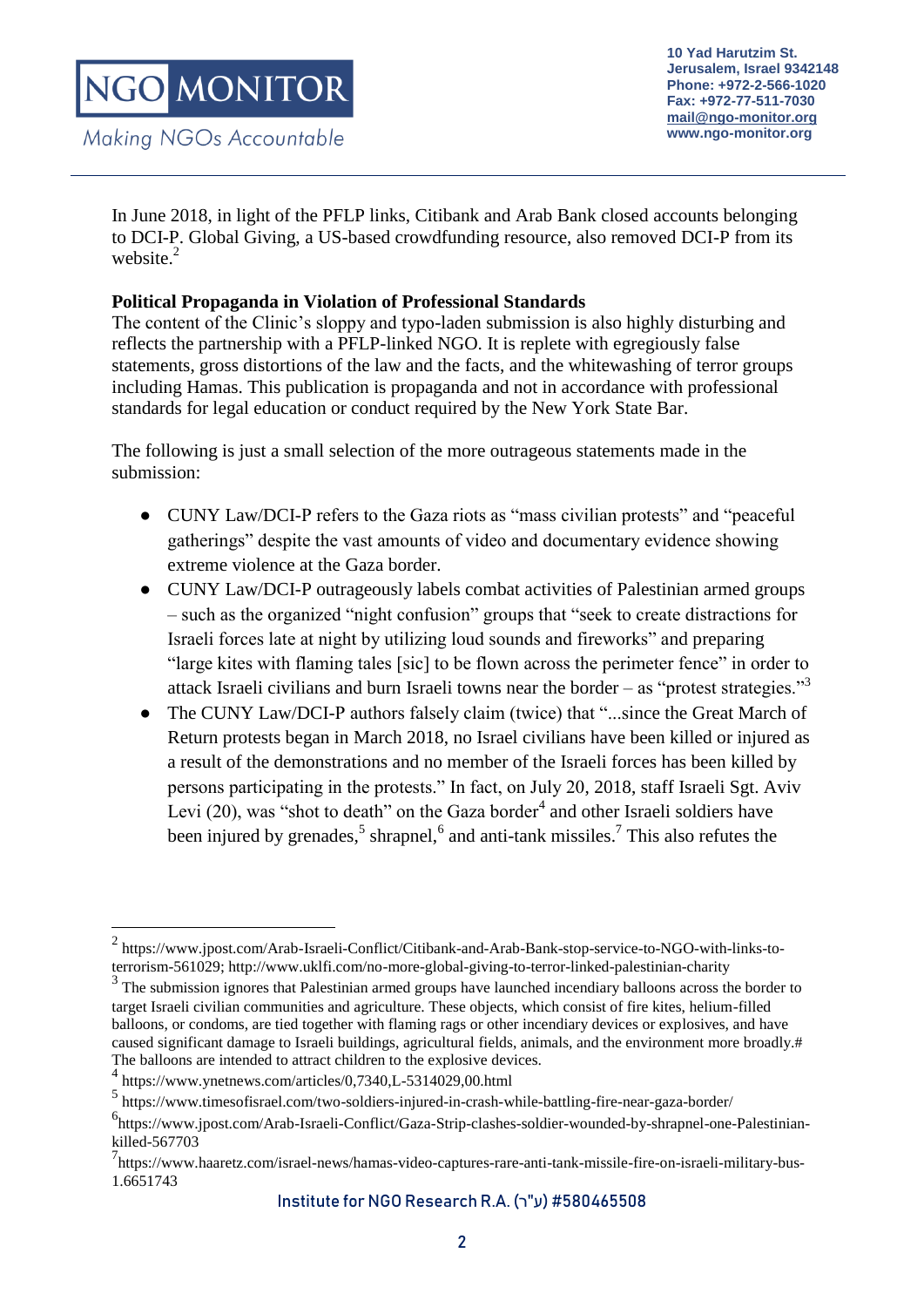submission's claim that "there is no available evidence to suggest that the lives of heavily armed security forces were threatened."<sup>8</sup>

- CUNY Law/DCI-P accuses Israel of a "crime against humanity" for "the nine-month deadly attack on peaceful protests, resulting in the denial of a range of fundamental rights, to Palestinians **because they are Palestinians**" (emphasis added).
- The submission attempts to paint a picture of "peaceful gatherings" and freedom of assembly concerns. Yet, almost in passing, CUNY Law and DCI-P describes scenarios where minors were killed while standing near "armed men [who] carried out an impromtu (sic) attack" with grenades and individuals who "possessed weapons."

## **Material Omissions**

The CUNY Law and DCI-P submission omits material information to deliberately paint a misleading account of the Gaza border violence and to levy absurd accusations against Israel. These omissions are not surprising given the clinic's partnership with a group closely tied to the PFLP:

- In almost every case cited by CUNY Law/DCI-P, the individual was killed while engaged in violence or while standing next to groups engaging in extreme violence. It appears, strangely, that the authors do not understand the exculpatory nature of the information they provide.
- CUNY Law/DCI-P ignore the hundreds of rocket attacks on Israeli population centers and infiltrations of the border attacking IDF positions as part of the riots.
- A significant number of the casualties were combatants for Hamas, Islamic Jihad, and PFLP. This information is missing.
- CUNY Law's Human Rights and Gender Justice Law Clinic is supposed to be dedicated to the furthering of human rights. Yet, it clearly ignores the recruitment and use of child soldiers by Palestinian armed groups to participate in the riots and carry out attacks on Israeli towns and IDF positions.

#### **Whitewashing Terror**

The submission goes to significant lengths to whitewash the role of Hamas and Palestinian armed groups in the violence. Examples include:

● A laughable claim that "It is **unclear which, if any, Palestinians could be considered a 'combatant'**...**Hamas is a political party**…" (emphasis added).

Institute for NGO Research R.A. (ר"ע (#580465508

<sup>&</sup>lt;sup>8</sup> At least 70 Israeli civilians were injured and a Palestinian man was killed when, in the context of the ongoing violence along the Gaza border, Hamas and other armed groups launched over 370 rockets targeting Israeli civilians. See, for instance, https://www.haaretz.com/middle-east-news/palestinians/breaking-news-israel-andgaza-exchange-fire-palestinians-killed-bus-destroyed-1.6650643, https://www.timesofisrael.com/israeliseriously-hurt-as-massive-barrage-from-gaza-pummels-south/, and https://www.ynetnews.com/articles/0,7340,L-5399726,00.html.